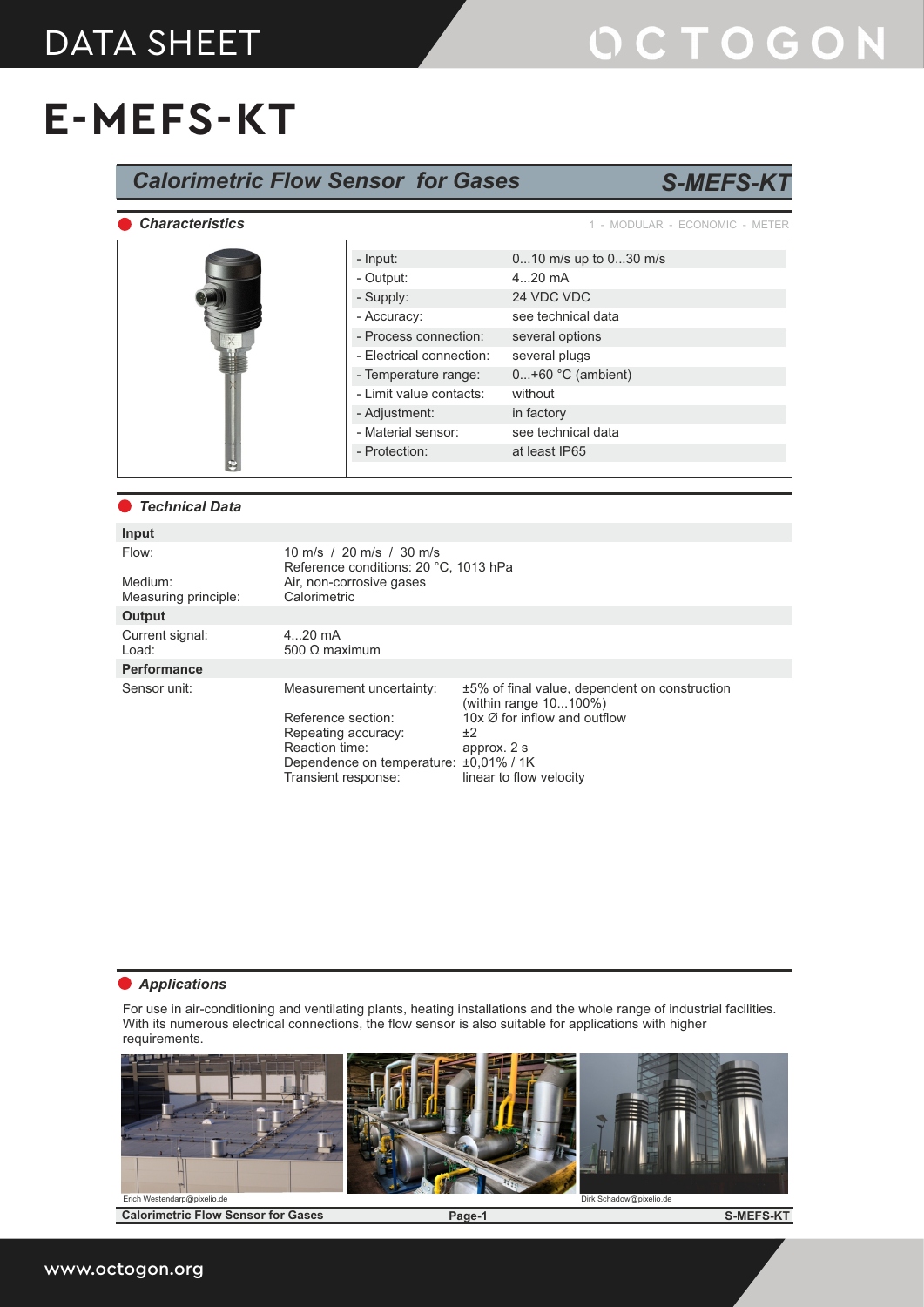# **E-MEFS-KT**

#### *Technical Data (Continued)*

| <b>Supply</b>                                                                                                             |                                                                                                                                                                                                              |                                                                                                            |                                                                                                                                                           |  |  |
|---------------------------------------------------------------------------------------------------------------------------|--------------------------------------------------------------------------------------------------------------------------------------------------------------------------------------------------------------|------------------------------------------------------------------------------------------------------------|-----------------------------------------------------------------------------------------------------------------------------------------------------------|--|--|
| Voltage:                                                                                                                  | 24 VDC, ±10%                                                                                                                                                                                                 |                                                                                                            |                                                                                                                                                           |  |  |
| <b>Environmental Conditions</b>                                                                                           |                                                                                                                                                                                                              |                                                                                                            |                                                                                                                                                           |  |  |
| Temperature:<br>Condensation:                                                                                             | Operating range:<br>Storage:<br>Medium:<br>uncritical                                                                                                                                                        | $0+60 °C$<br>$-20+80 °C$<br>$-20+70$ °C                                                                    |                                                                                                                                                           |  |  |
| <b>Mechanics</b>                                                                                                          |                                                                                                                                                                                                              |                                                                                                            |                                                                                                                                                           |  |  |
| Dimensions:<br>Process connection:<br>Fitting, Nominal length:<br>System pressure:<br>Electrical connection:<br>Material: | see page 3<br>without / 1/2" / 3/4" / 1" / 1,5" / 1/2NPT<br>80400 mm<br>10 bar with screwed connection<br>see page 3<br>Sensor:<br>stainless steel<br>Process connection:<br>Sensor tube:<br>stainless steel |                                                                                                            |                                                                                                                                                           |  |  |
| Weight:<br>Fitting position:<br>Protection class:                                                                         | Body:<br>any<br>Sensor:<br>Electronics:                                                                                                                                                                      | Sensor element:<br>Sensor retainer:<br>Potting:<br>all parts:<br>approx. 170 g (1/2", 100 mm, M12)<br>IP67 | Al <sub>2</sub> O <sub>3</sub> with glassivation<br><b>FKM</b><br>epoxy resin<br>PBT GF30<br>at least degree IP65 (when electrical connection is plugged) |  |  |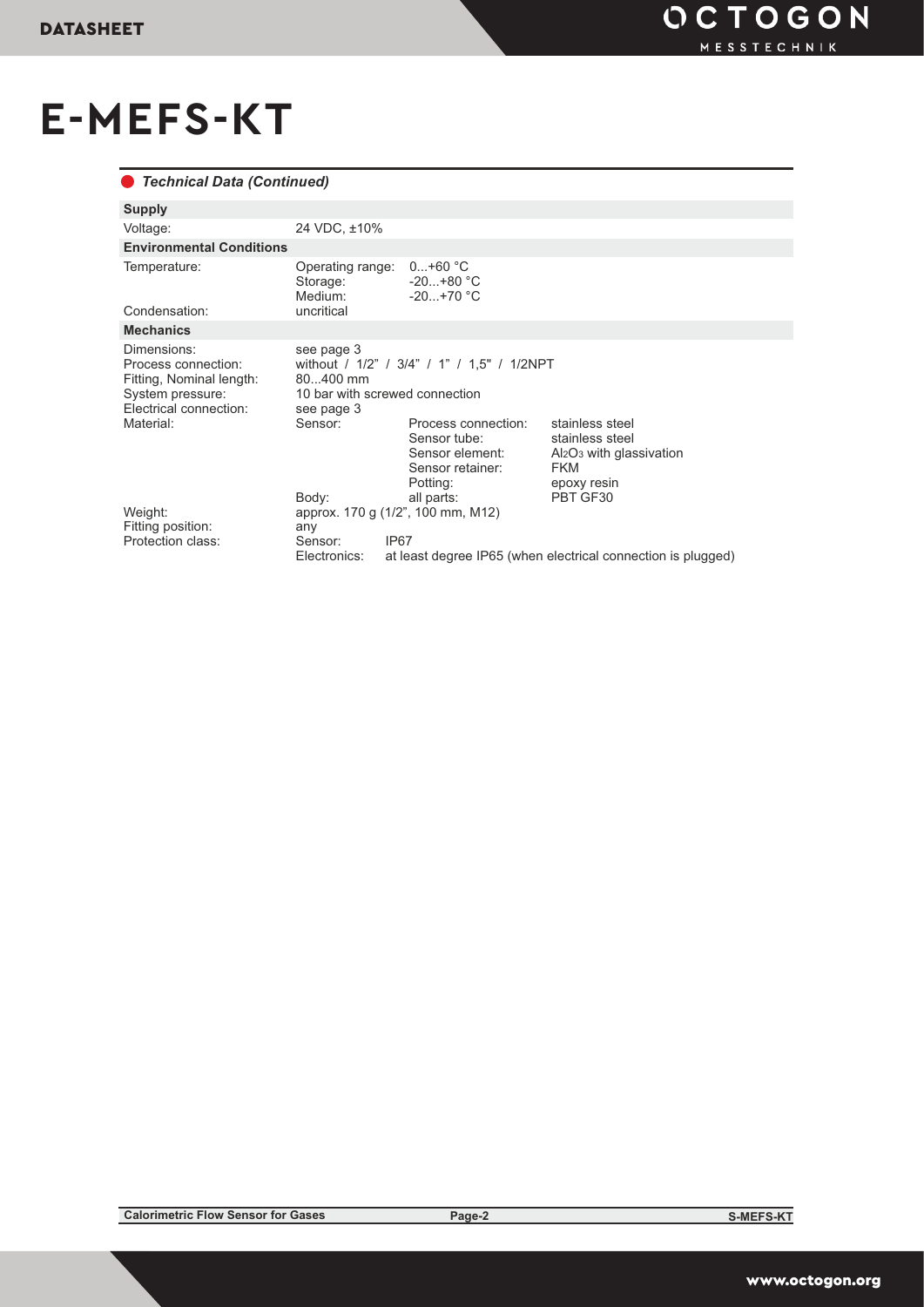#### DATA SHEET

# **E-MEFS-KT**

|            | <b>Electrical Connection</b> |         |         |         |        |        |        |
|------------|------------------------------|---------|---------|---------|--------|--------|--------|
| M12x1      | Super Seal                   | Deutsch | Deutsch | Bayonet | Valve  | MIL    | Cable  |
|            |                              |         |         |         |        |        |        |
| 5-, 8-pole | 3-pole                       | 3-pole  | 4-pole  | 4-pole  | 4-pole | 6-pole | 4-pole |

| Connection             | Supply         |                | Out            | Programming    |  |
|------------------------|----------------|----------------|----------------|----------------|--|
|                        | $U +$          | U-             | $\ddot{}$      |                |  |
| M12, 5-pole            |                | 3              | $\overline{2}$ | 5              |  |
| M12, 8-pole            |                | 3              | 6              |                |  |
| Super Seal, 3-pole*    |                | 3              | $\overline{2}$ |                |  |
| Deutsch DT04, 3-pole*  | $\overline{A}$ | B              | $\mathsf{C}$   | $\overline{4}$ |  |
| Deutsch DT04, 4-pole   |                | 3              | $\overline{2}$ | $\overline{4}$ |  |
| Bayonet DIN, 4-pole    |                | $\overline{2}$ | 3              | <b>GND</b>     |  |
| Valve (L-plug), 4-pole | $\overline{A}$ | $\overline{2}$ | 3              |                |  |
| Cable, 4-pole          | yellow         | white          | green          |                |  |
| Cable, 6-pole          | yellow         | white          | pink           |                |  |
| MIL, 6-pole            | A              | $\mathsf{C}$   | F              |                |  |

\* When using 3-pole connectors it is not possible to change the measuring range after assembling of the sensor.



**Calorimetric Flow Sensor for Gases Page-3**